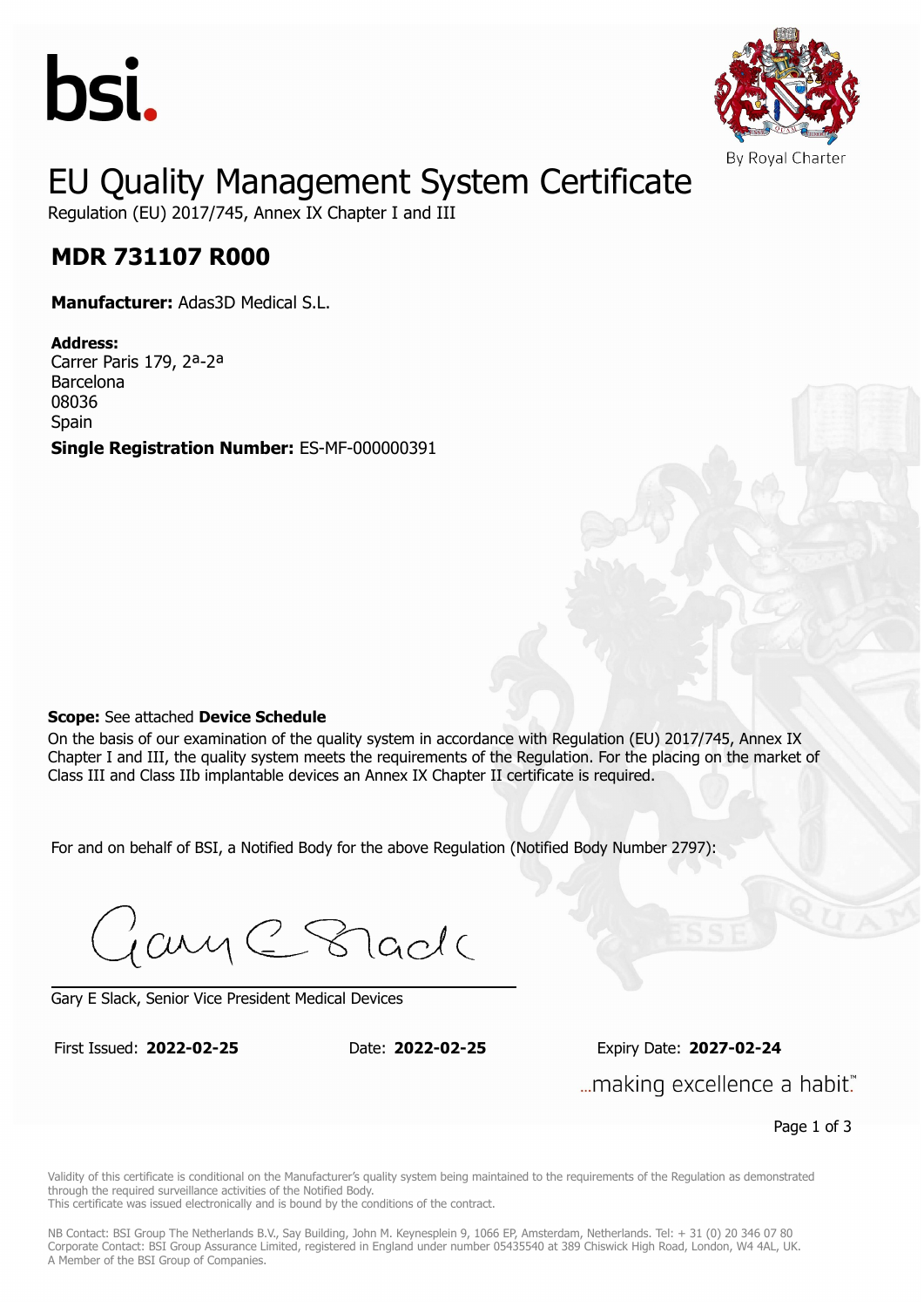



# EU Quality Management System Certificate

Regulation (EU) 2017/745, Annex IX Chapter I and III

### **MDR 731107 R000**

### **Device Schedule: Class IIa**

| Device(s)                                                 | <b>Risk Classification</b> |  |
|-----------------------------------------------------------|----------------------------|--|
| Medical device imaging software in the clinical domain of | Class $IIa$                |  |
| cardiology                                                |                            |  |
|                                                           |                            |  |
|                                                           |                            |  |
|                                                           |                            |  |
|                                                           |                            |  |
|                                                           |                            |  |
|                                                           |                            |  |
|                                                           |                            |  |
|                                                           |                            |  |
|                                                           |                            |  |
|                                                           |                            |  |
|                                                           |                            |  |
|                                                           |                            |  |
|                                                           |                            |  |
|                                                           |                            |  |
|                                                           |                            |  |
|                                                           |                            |  |
|                                                           |                            |  |
|                                                           |                            |  |
|                                                           |                            |  |
|                                                           |                            |  |
|                                                           |                            |  |
|                                                           |                            |  |
|                                                           |                            |  |
|                                                           |                            |  |
|                                                           |                            |  |

First Issued: **2022-02-25** Date: **2022-02-25** Expiry Date: **2027-02-24** ... making excellence a habit."

Page 2 of 3

Validity of this certificate is conditional on the Manufacturer's quality system being maintained to the requirements of the Regulation as demonstrated through the required surveillance activities of the Notified Body. This certificate was issued electronically and is bound by the conditions of the contract.

NB Contact: BSI Group The Netherlands B.V., Say Building, John M. Keynesplein 9, 1066 EP, Amsterdam, Netherlands. Tel: + 31 (0) 20 346 07 80 Corporate Contact: BSI Group Assurance Limited, registered in England under number 05435540 at 389 Chiswick High Road, London, W4 4AL, UK. A Member of the BSI Group of Companies.